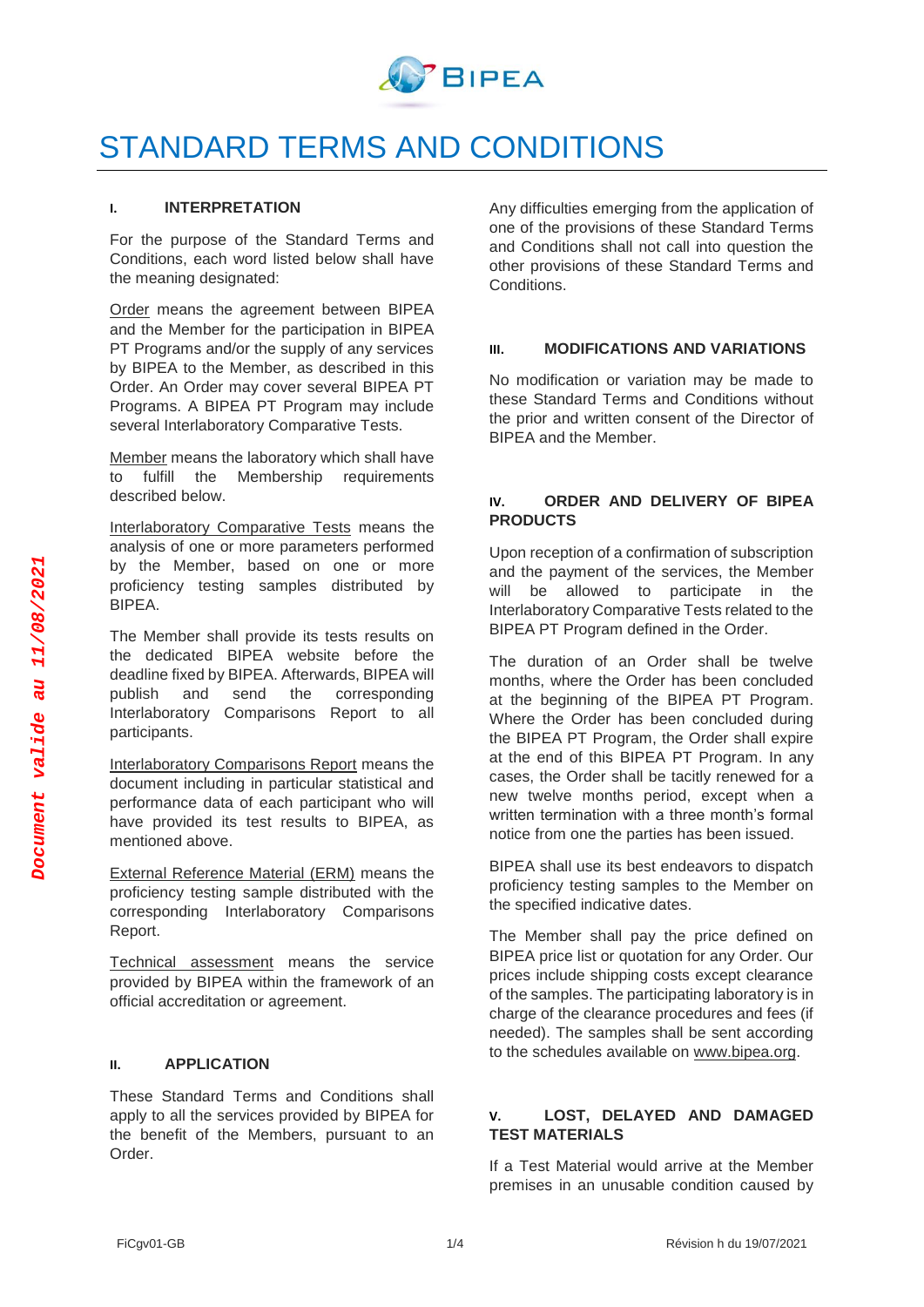

transportation, BIPEA shall promptly replace it without any charge.

BIPEA is not responsible for the replacement of any Test Materials if the Member has not informed BIPEA that they are in unusable condition within 3 working days after reception. After this deadline, the Member shall be deemed to have accepted the Test Material regardless of its condition. BIPEA is not responsible for the replacement nor the investigation of the loss of Test Material if the Member has not informed BIPEA within 10 days of the dispatch date.

BIPEA reserves the right to inspect the Test Materials declared as damaged. The Member should not use this kind of Material and shall, if requested, return the test Material to BIPEA at its own expenses.

BIPEA is not liable in case of loss of the transport documentation during the distribution of the sample to the Member.

Any delay caused by the retention of the Test Materials by the customs or any other parties during the shipping, exempts BIPEA from any liability and especially regarding the deadlines to submit the results on the BIPEA website.

## **VI. PAYMENT**

All invoices are issued in Euro and have to be paid in Euro (€). Any bank charges and any other taxes inherent in the Member's country of residence remain the responsibility of the Member.

Payment shall be due within 30 days from the issue date of the invoice.

The Member shall be invoiced for the entire cost of Interlaboratory Comparative Tests included in an Order.

External Reference Materials will be invoiced once they are shipped.

When an invoice is unpaid, BIPEA reserves the right to suspend the sample distribution.

BIPEA reserves the right to ask for an advanced payment of an invoice before any shipping of the samples.

#### **VII. PRICES**

Participation fees are as follows:

#### **1. Joining fee**:

The joining fee for a new Member is 10  $\epsilon$ . This cost is included in the Annual fee from its first Proficiency Testing Program.

#### **2. Annual fee**:

BIPEA Members shall pay the annual fee in order to join the Proficiency Testing programs.

A special discount on the annual fee can be granted to laboratories belonging to the same group.

## **3. Cost of participation in a Proficiency Testing Program:**

Interlaboratory Comparative Tests are invoiced for the entire annual series. For any subscription within the annual series, the prices are calculated on a Prorata temporis basis.

Discounts on the Proficiency Testing Programs are applicable per laboratory, as follows:

- 2 % for an amount from 3 000€ to 4 999€
- 4 % for an amount from 5 000€ to 9 999€
- 6 % for an amount from 10 000€ to 14 999€
- 10 % for an amount from 15 000€ onwards.

These discounts are granted only for Proficiency Testing Programs and are applied on the total amount of the invoice (annual fee not included), without taxes.

### **4. External Reference Materials:**

The External Reference Materials are invoiced upon order. The availability of the External Reference Materials is guaranteed only after the order is finalized.

Discounts on External Reference Materials for a single order are applicable as follows:

- 10 % for an order of 10 to 19 samples,
- 15% for an order of 20 to 49 samples,
- 20 % for an order of 50 or more samples.

#### **5. Technical assessments:**

These technical assessments are invoiced per unit for a complete annual series.

#### **VIII. OTHER COSTS**

The Member is the only responsible for paying any local customs duty or any other tax if applicable.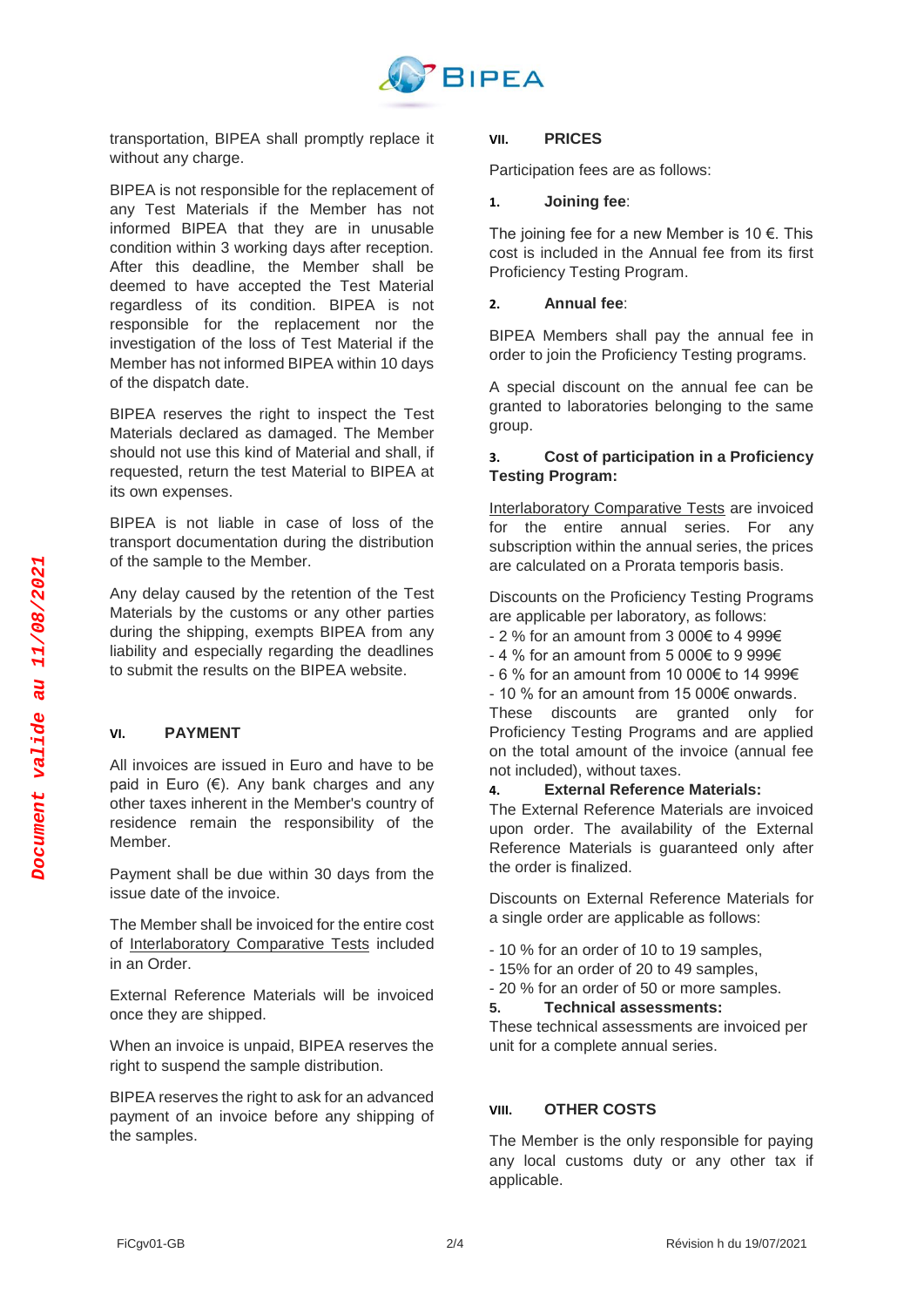

BIPEA Prices are net and include shipment and packaging costs. They also include the distribution of the Interlaboratory Comparisons Report by email.

An additional cost will be invoiced to the Member for the distribution of External Materials, when frozen or refrigerated.

If the parcel is refused by the Member, BIPEA will invoice this Member the cost of the return of the parcel to BIPEA.

## **IX. ORDERS AND ESTIMATES**

BIPEA can prepare an estimate upon the request of the laboratory. This estimate will be valid for a maximum of one month.

## **X. MEMBERS DUTIES**

The Member has to:

- Communicate to BIPEA all the information necessary for the shipping of the samples such as the exact name of the laboratory, its physical address, a contact name, telephone number and email.

- To check the information sent by BIPEA on the Member information form.

- To inform BIPEA as soon as possible of any modification of the address or contact details.

- To communicate correct fiscal data necessary for the billing.

- To inform BIPEA on the customs policy of the Member's country and to request any specific document necessary for the samples reception to the concerned Authorities.

- To accept any parcel sent by BIPEA.

The Member shall do the necessary in order to have its results mentioned in the Interlaboratory Comparisons Report. Therefore, he has to provide its results under the defined protocol by BIPEA before the deadline.

### **XI. BIPEA DUTIES**

If BIPEA was not able to provide a proficiency testing sample for any circumstances beyond its control, BIPEA will issue a credit note equivalent to the price of the involved intercomparison test. This credit will be used by the Member during the next annual series.

The Member will have access to the Interlaboratory Comparisons Report for all the ordered Test Material, regardless whether the Member has sent its results or not.

## **XII. SUSPENSION OF BIPEA SERVICES**

BIPEA reserves the right to cancel immediately the supply of its services in the following cases:

- Non-payment of a pending invoice over 60 days.

Once the invoice is paid, the distribution of the samples will start again. Only the nonperishable and available samples will be sent. BIPEA will not issue a credit note of the unshipped samples for this reason.

- Refusal on non-reception of BIPEA parcels by the Member.

## **XIII. BIPEA LIABILITY**

BIPEA is not liable for any loss, damage, personal injury or death (other than death or personal injury suffered as a result of negligence of BIPEA) which results from the operations of the Member during the BIPEA Interlaboratory Comparative Tests.

BIPEA is not liable for any economic loss of the Member may undergo after his participation in BIPEA Interlaboratory Comparative Tests. BIPEA shall not be liable for any breach in case of force majeure.

In any cases, the liability of BIPEA shall not exceed the sum of the annual amount invoiced to the Member by BIPEA.

## **XIV. CONFIDENTIALITY**

By anonymizing the tests results, BIPEA undertakes to keep confidential the individual Member test results provided by the Member to BIPEA in a context of a PT Program.